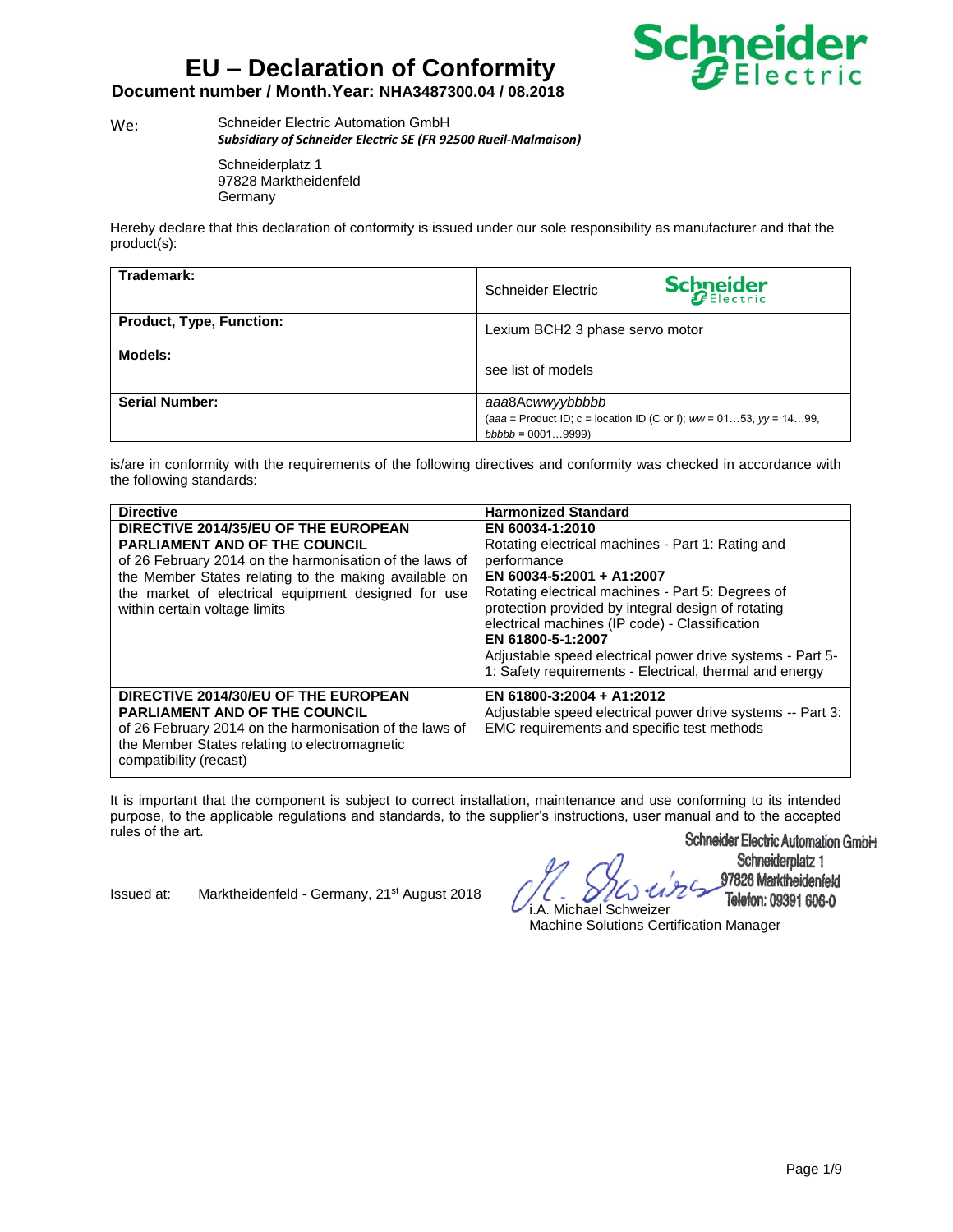

#### **Document number / Month.Year: NHA3487300.04 / 08.2018**

### **List of Models:**

| Model          | <b>Description</b>                                                          |
|----------------|-----------------------------------------------------------------------------|
| BCH2MBA530CA5C | BCH2 motor 40mm 50W No oil seal wo key 20-bit enc. leads con.               |
| BCH2MBA530CF5C | BCH2 motor 40mm 50W No oil seal wo key 20-bit enc. brake leads con.         |
| BCH2MBA531CA5C | BCH2 motor 40mm 50W No oil seal with key 20-bit enc. leads con.             |
| BCH2MBA531CF5C | BCH2 motor 40mm 50W No oil seal with key 20-bit enc. brake leads con.       |
| BCH2MBA532CA5C | BCH2 motor 40mm 50W with oil seal wo key 20-bit enc. leads con.             |
| BCH2MBA532CF5C | BCH2 motor 40mm 50W with oil seal wo key 20-bit enc. brake leads con.       |
| BCH2MBA533CA5C | BCH2 motor 40mm 50W with oil seal with key 20-bit enc. leads con.           |
| BCH2MBA533CF5C | BCH2 motor 40mm 50W with oil seal with key 20-bit enc. brake leads con.     |
| BCH2MBA530MA5C | BCH2 motor 40mm 50W No oil seal wo key 20-bit MT enc. leads con.            |
| BCH2MBA530MF5C | BCH2 motor 40mm 50W No oil seal wo key 20-bit MT enc. brake leads con.      |
| BCH2MBA531MA5C | BCH2 motor 40mm 50W No oil seal with key 20-bit MT enc. leads con.          |
| BCH2MBA531MF5C | BCH2 motor 40mm 50W No oil seal with key 20-bit MT enc. brake leads con.    |
| BCH2MBA532MA5C | BCH2 motor 40mm 50W with oil seal wo key 20-bit MT enc. leads con.          |
| BCH2MBA532MF5C | BCH2 motor 40mm 50W with oil seal wo key 20-bit MT enc. brake leads con.    |
| BCH2MBA533MA5C | BCH2 motor 40mm 50W with oil seal with key 20-bit MT enc. leads con.        |
| BCH2MBA533MF5C | BCH2 motor 40mm 50W with oil seal with key 20-bit MT enc. brake leads con.  |
| BCH2MB0130CA5C | BCH2 motor 40mm 100W No oil seal wo key 20-bit enc. leads con.              |
| BCH2MB0130CF5C | BCH2 motor 40mm 100W No oil seal wo key 20-bit enc. brake leads con.        |
| BCH2MB0131CA5C | BCH2 motor 40mm 100W No oil seal with key 20-bit enc. leads con.            |
| BCH2MB0131CF5C | BCH2 motor 40mm 100W No oil seal with key 20-bit enc. brake leads con.      |
| BCH2MB0132CA5C | BCH2 motor 40mm 100W with oil seal wo key 20-bit enc. leads con.            |
| BCH2MB0132CF5C | BCH2 motor 40mm 100W with oil seal wo key 20-bit enc. brake leads con.      |
| BCH2MB0133CA5C | BCH2 motor 40mm 100W with oil seal with key 20-bit enc. leads con.          |
| BCH2MB0133CF5C | BCH2 motor 40mm 100W with oil seal with key 20-bit enc. brake leads con.    |
| BCH2MB0130MA5C | BCH2 motor 40mm 100W No oil seal wo key 20-bit MT enc. leads con.           |
| BCH2MB0130MF5C | BCH2 motor 40mm 100W No oil seal wo key 20-bit MT enc. brake leads con.     |
| BCH2MB0131MA5C | BCH2 motor 40mm 100W No oil seal with key 20-bit MT enc. leads con.         |
| BCH2MB0131MF5C | BCH2 motor 40mm 100W No oil seal with key 20-bit MT enc. brake leads con.   |
| BCH2MB0132MA5C | BCH2 motor 40mm 100W with oil seal wo key 20-bit MT enc. leads con.         |
| BCH2MB0132MF5C | BCH2 motor 40mm 100W with oil seal wo key 20-bit MT enc. brake leads con.   |
| BCH2MB0133MA5C | BCH2 motor 40mm 100W with oil seal with key 20-bit MT enc. leads con.       |
| BCH2MB0133MF5C | BCH2 motor 40mm 100W with oil seal with key 20-bit MT enc. brake leads con. |
| BCH2LD0230CA5C | BCH2 motor 60mm 200W No oil seal wo key 20-bit enc. leads con.              |
| BCH2LD0230CF5C | BCH2 motor 60mm 200W No oil seal wo key 20-bit enc. brake leads con.        |
| BCH2LD0231CA5C | BCH2 motor 60mm 200W No oil seal with key 20-bit enc. leads con.            |
| BCH2LD0231CF5C | BCH2 motor 60mm 200W No oil seal with key 20-bit enc. brake leads con.      |
| BCH2LD0232CA5C | BCH2 motor 60mm 200W with oil seal wo key 20-bit enc. leads con.            |
| BCH2LD0232CF5C | BCH2 motor 60mm 200W with oil seal wo key 20-bit enc. brake leads con.      |
| BCH2LD0233CA5C | BCH2 motor 60mm 200W with oil seal with key 20-bit enc. leads con.          |
| BCH2LD0233CF5C | BCH2 motor 60mm 200W with oil seal with key 20-bit enc. brake leads con.    |
| BCH2LD0230MA5C | BCH2 motor 60mm 200W No oil seal wo key 20-bit MT enc. leads con.           |
| BCH2LD0230MF5C | BCH2 motor 60mm 200W No oil seal wo key 20-bit MT enc. brake leads con.     |
| BCH2LD0231MA5C | BCH2 motor 60mm 200W No oil seal with key 20-bit MT enc. leads con.         |
| BCH2LD0231MF5C | BCH2 motor 60mm 200W No oil seal with key 20-bit MT enc. brake leads con.   |
| BCH2LD0232MA5C | BCH2 motor 60mm 200W with oil seal wo key 20-bit MT enc. leads con.         |
| BCH2LD0232MF5C | BCH2 motor 60mm 200W with oil seal wo key 20-bit MT enc. brake leads con.   |
| BCH2LD0233MA5C | BCH2 motor 60mm 200W with oil seal with key 20-bit MT enc. leads con.       |
| BCH2LD0233MF5C | BCH2 motor 60mm 200W with oil seal with key 20-bit MT enc. brake leads con. |
| BCH2LD0430CA5C | BCH2 motor 60mm 400W No oil seal wo key 20-bit enc. leads con.              |
| BCH2LD0430CF5C | BCH2 motor 60mm 400W No oil seal wo key 20-bit enc. brake leads con.        |
| BCH2LD0431CA5C | BCH2 motor 60mm 400W No oil seal with key 20-bit enc. leads con.            |
| BCH2LD0431CF5C | BCH2 motor 60mm 400W No oil seal with key 20-bit enc. brake leads con.      |
| BCH2LD0432CA5C | BCH2 motor 60mm 400W with oil seal wo key 20-bit enc. leads con.            |
| BCH2LD0432CF5C | BCH2 motor 60mm 400W with oil seal wo key 20-bit enc. brake leads con.      |
| BCH2LD0433CA5C | BCH2 motor 60mm 400W with oil seal with key 20-bit enc. leads con.          |
| BCH2LD0433CF5C | BCH2 motor 60mm 400W with oil seal with key 20-bit enc. brake leads con.    |
| BCH2LD0430MA5C | BCH2 motor 60mm 400W No oil seal wo key 20-bit MT enc. leads con.           |
| BCH2LD0430MF5C | BCH2 motor 60mm 400W No oil seal wo key 20-bit MT enc. brake leads con.     |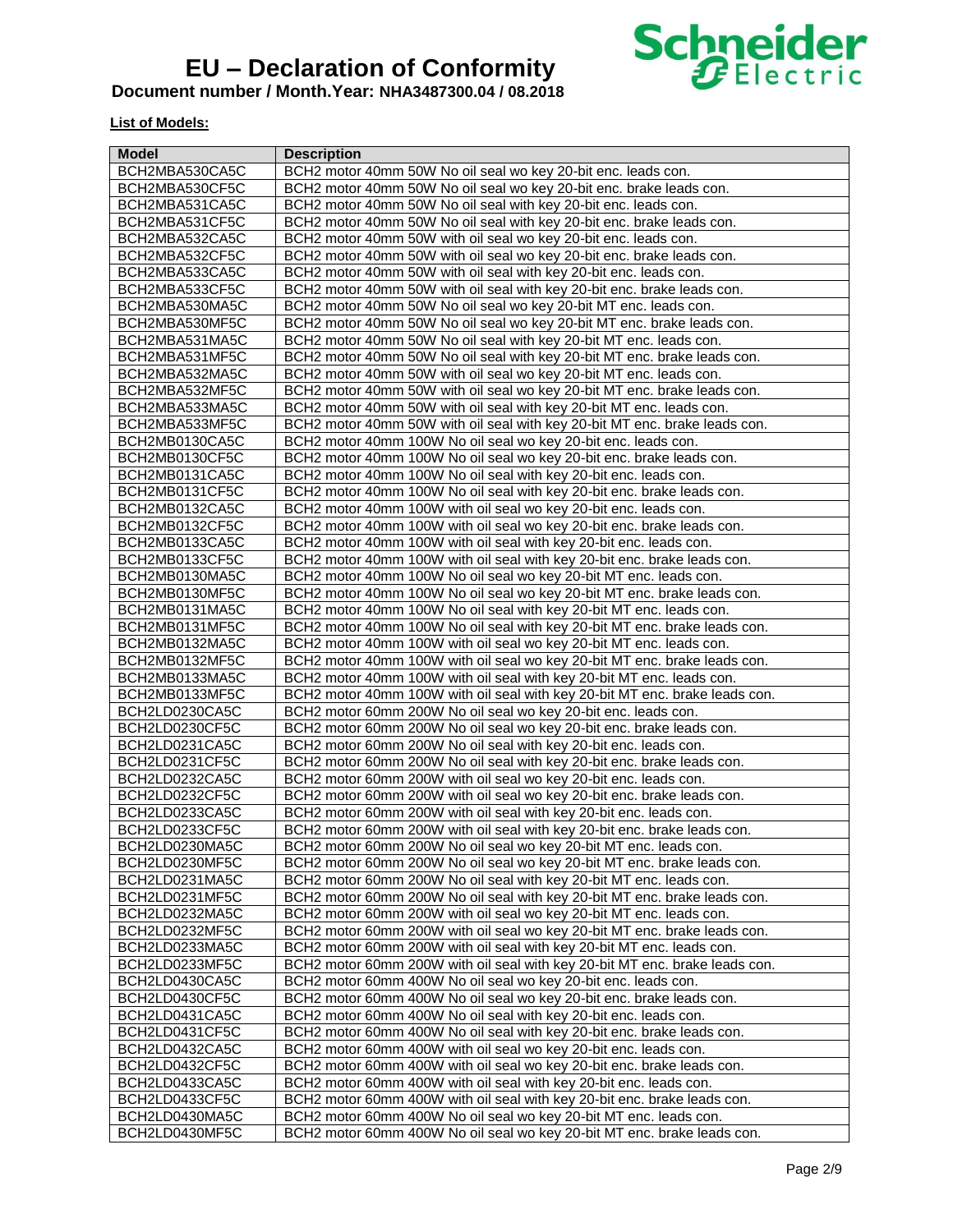

| Model          | <b>Description</b>                                                          |
|----------------|-----------------------------------------------------------------------------|
| BCH2LD0431MA5C | BCH2 motor 60mm 400W No oil seal with key 20-bit MT enc. leads con.         |
| BCH2LD0431MF5C | BCH2 motor 60mm 400W No oil seal with key 20-bit MT enc. brake leads con.   |
| BCH2LD0432MA5C | BCH2 motor 60mm 400W with oil seal wo key 20-bit MT enc. leads con.         |
| BCH2LD0432MF5C | BCH2 motor 60mm 400W with oil seal wo key 20-bit MT enc. brake leads con.   |
| BCH2LD0433MA5C | BCH2 motor 60mm 400W with oil seal with key 20-bit MT enc. leads con.       |
| BCH2LD0433MF5C | BCH2 motor 60mm 400W with oil seal with key 20-bit MT enc. brake leads con. |
| BCH2LF0430CA5C | BCH2 motor 80mm 400W No oil seal wo key 20-bit enc. leads con.              |
| BCH2LF0430CF5C | BCH2 motor 80mm 400W No oil seal wo key 20-bit enc. brake leads con.        |
| BCH2LF0431CA5C | BCH2 motor 80mm 400W No oil seal with key 20-bit enc. leads con.            |
| BCH2LF0431CF5C | BCH2 motor 80mm 400W No oil seal with key 20-bit enc. brake leads con.      |
| BCH2LF0432CA5C | BCH2 motor 80mm 400W with oil seal wo key 20-bit enc. leads con.            |
| BCH2LF0432CF5C | BCH2 motor 80mm 400W with oil seal wo key 20-bit enc. brake leads con.      |
| BCH2LF0433CA5C | BCH2 motor 80mm 400W with oil seal with key 20-bit enc. leads con.          |
| BCH2LF0433CF5C | BCH2 motor 80mm 400W with oil seal with key 20-bit enc. brake leads con.    |
| BCH2LF0430MA5C | BCH2 motor 80mm 400W No oil seal wo key 20-bit MT enc. leads con.           |
| BCH2LF0430MF5C | BCH2 motor 80mm 400W No oil seal wo key 20-bit MT enc. brake leads con.     |
| BCH2LF0431MA5C | BCH2 motor 80mm 400W No oil seal with key 20-bit MT enc. leads con.         |
| BCH2LF0431MF5C | BCH2 motor 80mm 400W No oil seal with key 20-bit MT enc. brake leads con.   |
| BCH2LF0432MA5C | BCH2 motor 80mm 400W with oil seal wo key 20-bit MT enc. leads con.         |
| BCH2LF0432MF5C | BCH2 motor 80mm 400W with oil seal wo key 20-bit MT enc. brake leads con.   |
| BCH2LF0433MA5C | BCH2 motor 80mm 400W with oil seal with key 20-bit MT enc. leads con.       |
| BCH2LF0433MF5C | BCH2 motor 80mm 400W with oil seal with key 20-bit MT enc. brake leads con. |
| BCH2HF0730CA5C | BCH2 motor 80mm 750W No oil seal wo key 20-bit enc. leads con.              |
| BCH2HF0730CF5C | BCH2 motor 80mm 750W No oil seal wo key 20-bit enc. brake leads con.        |
| BCH2HF0731CA5C | BCH2 motor 80mm 750W No oil seal with key 20-bit enc. leads con.            |
| BCH2HF0731CF5C | BCH2 motor 80mm 750W No oil seal with key 20-bit enc. brake leads con.      |
| BCH2HF0732CA5C | BCH2 motor 80mm 750W with oil seal wo key 20-bit enc. leads con.            |
| BCH2HF0732CF5C | BCH2 motor 80mm 750W with oil seal wo key 20-bit enc. brake leads con.      |
| BCH2HF0733CA5C | BCH2 motor 80mm 750W with oil seal with key 20-bit enc. leads con.          |
| BCH2HF0733CF5C | BCH2 motor 80mm 750W with oil seal with key 20-bit enc. brake leads con.    |
| BCH2HF0730MA5C | BCH2 motor 80mm 750W No oil seal wo key 20-bit MT enc. leads con.           |
| BCH2HF0730MF5C | BCH2 motor 80mm 750W No oil seal wo key 20-bit MT enc. brake leads con.     |
| BCH2HF0731MA5C | BCH2 motor 80mm 750W No oil seal with key 20-bit MT enc. leads con.         |
| BCH2HF0731MF5C | BCH2 motor 80mm 750W No oil seal with key 20-bit MT enc. brake leads con.   |
| BCH2HF0732MA5C | BCH2 motor 80mm 750W with oil seal wo key 20-bit MT enc. leads con.         |
| BCH2HF0732MF5C | BCH2 motor 80mm 750W with oil seal wo key 20-bit MT enc. brake leads con.   |
| BCH2HF0733MA5C | BCH2 motor 80mm 750W with oil seal with key 20-bit MT enc. leads con.       |
| BCH2HF0733MF5C | BCH2 motor 80mm 750W with oil seal with key 20-bit MT enc. brake leads con. |
| BCH2LF0730CA5C | BCH2 motor 80mm 750W No oil seal wo key 20-bit enc. leads con.              |
| BCH2LF0730CF5C | BCH2 motor 80mm 750W No oil seal wo key 20-bit enc. brake leads con.        |
| BCH2LF0731CA5C | BCH2 motor 80mm 750W No oil seal with key 20-bit enc. leads con.            |
| BCH2LF0731CF5C | BCH2 motor 80mm 750W No oil seal with key 20-bit enc. brake leads con.      |
| BCH2LF0732CA5C | BCH2 motor 80mm 750W with oil seal wo key 20-bit enc. leads con.            |
| BCH2LF0732CF5C | BCH2 motor 80mm 750W with oil seal wo key 20-bit enc. brake leads con.      |
| BCH2LF0733CA5C | BCH2 motor 80mm 750W with oil seal with key 20-bit enc. leads con.          |
| BCH2LF0733CF5C | BCH2 motor 80mm 750W with oil seal with key 20-bit enc. brake leads con.    |
| BCH2LF0730MA5C | BCH2 motor 80mm 750W No oil seal wo key 20-bit MT enc. leads con.           |
| BCH2LF0730MF5C | BCH2 motor 80mm 750W No oil seal wo key 20-bit MT enc. brake leads con.     |
| BCH2LF0731MA5C | BCH2 motor 80mm 750W No oil seal with key 20-bit MT enc. leads con.         |
| BCH2LF0731MF5C | BCH2 motor 80mm 750W No oil seal with key 20-bit MT enc. brake leads con.   |
| BCH2LF0732MA5C | BCH2 motor 80mm 750W with oil seal wo key 20-bit MT enc. leads con.         |
| BCH2LF0732MF5C | BCH2 motor 80mm 750W with oil seal wo key 20-bit MT enc. brake leads con.   |
| BCH2LF0733MA5C | BCH2 motor 80mm 750W with oil seal with key 20-bit MT enc. leads con.       |
| BCH2LF0733MF5C | BCH2 motor 80mm 750W with oil seal with key 20-bit MT enc. brake leads con. |
| BCH2LH1030CA6C | BCH2 motor 100mm 1000W No oil seal wo key 20-bit enc. straight con.         |
| BCH2LH1030CF6C | BCH2 motor 100mm 1000W No oil seal wo key 20-bit enc. brake straight con.   |
| BCH2LH1031CA6C | BCH2 motor 100mm 1000W No oil seal with key 20-bit enc. straight con.       |
| BCH2LH1031CF6C | BCH2 motor 100mm 1000W No oil seal with key 20-bit enc. brake straight con. |
| BCH2LH1032CA6C | BCH2 motor 100mm 1000W with oil seal wo key 20-bit enc. straight con.       |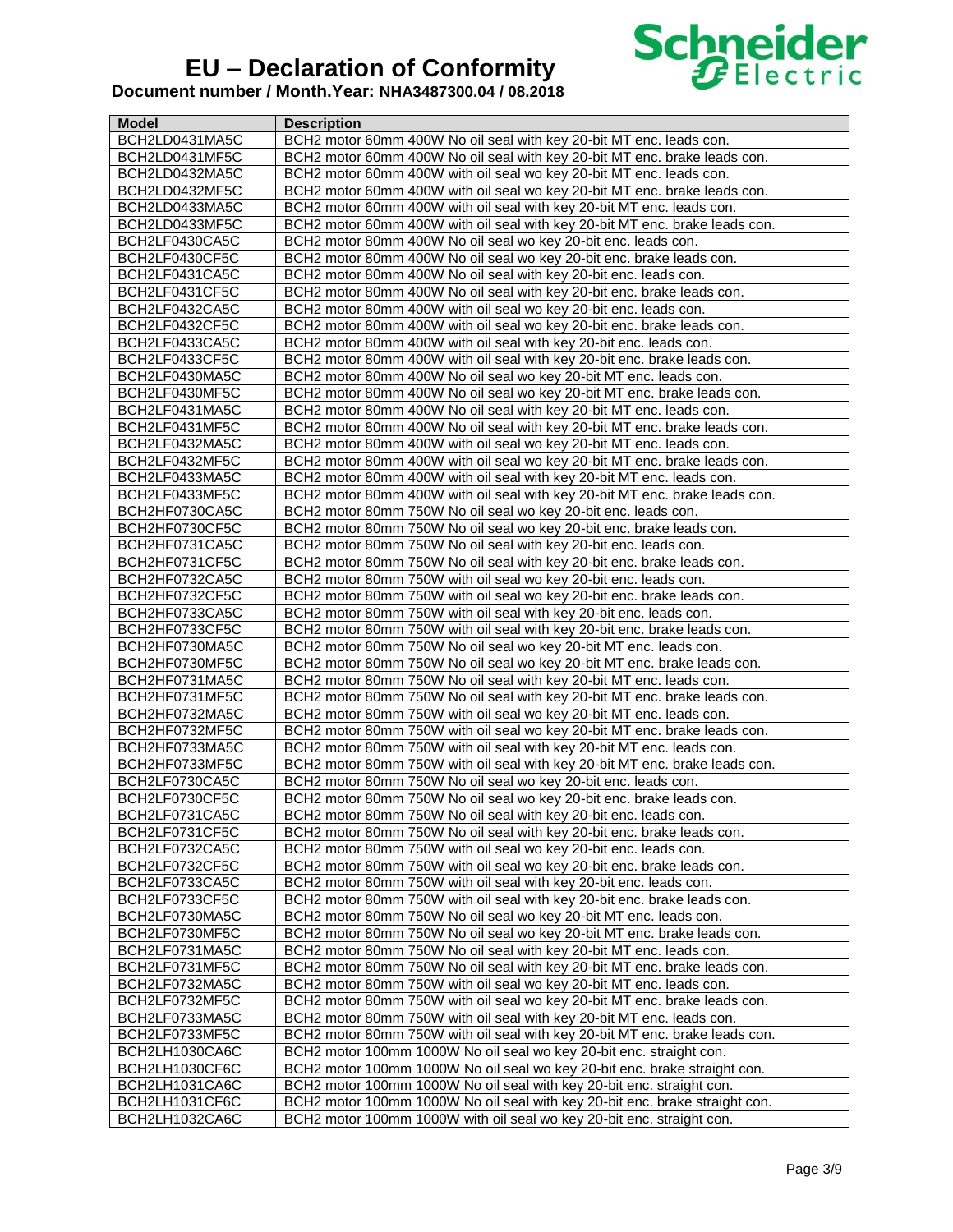

| <b>Model</b>                     | <b>Description</b>                                                                                                                                         |
|----------------------------------|------------------------------------------------------------------------------------------------------------------------------------------------------------|
| BCH2LH1032CF6C                   | BCH2 motor 100mm 1000W with oil seal wo key 20-bit enc. brake straight con.                                                                                |
| BCH2LH1033CA6C                   | BCH2 motor 100mm 1000W with oil seal with key 20-bit enc. straight con.                                                                                    |
| BCH2LH1033CF6C                   | BCH2 motor 100mm 1000W with oil seal with key 20-bit enc. brake straight con.                                                                              |
| BCH2LH1030MA6C                   | BCH2 motor 100mm 1000W No oil seal wo key 20-bit MT enc. straight con.                                                                                     |
| BCH2LH1030MF6C                   | BCH2 motor 100mm 1000W No oil seal wo key 20-bit MT enc. brake straight con.                                                                               |
| BCH2LH1031MA6C                   | BCH2 motor 100mm 1000W No oil seal with key 20-bit MT enc. straight con.                                                                                   |
| BCH2LH1031MF6C                   | BCH2 motor 100mm 1000W No oil seal with key 20-bit MT enc. brake straight con.                                                                             |
| BCH2LH1032MA6C                   | BCH2 motor 100mm 1000W with oil seal wo key 20-bit MT enc. straight con.                                                                                   |
| BCH2LH1032MF6C                   | BCH2 motor 100mm 1000W with oil seal wo key 20-bit MT enc. brake straight con.                                                                             |
| BCH2LH1033MA6C                   | BCH2 motor 100mm 1000W with oil seal with key 20-bit MT enc. straight con.                                                                                 |
| BCH2LH1033MF6C                   | BCH2 motor 100mm 1000W with oil seal with key 20-bit MT enc. brake straight con.                                                                           |
| BCH2LH2030CA6C                   | BCH2 motor 100mm 2000W No oil seal wo key 20-bit enc. straight con.                                                                                        |
| BCH2LH2030CF6C                   | BCH2 motor 100mm 2000W No oil seal wo key 20-bit enc. brake straight con.                                                                                  |
| BCH2LH2031CA6C                   | BCH2 motor 100mm 2000W No oil seal with key 20-bit enc. straight con.                                                                                      |
| BCH2LH2031CF6C                   | BCH2 motor 100mm 2000W No oil seal with key 20-bit enc. brake straight con.                                                                                |
| BCH2LH2032CA6C                   | BCH2 motor 100mm 2000W with oil seal wo key 20-bit enc. straight con.                                                                                      |
| BCH2LH2032CF6C                   | BCH2 motor 100mm 2000W with oil seal wo key 20-bit enc. brake straight con.                                                                                |
| BCH2LH2033CA6C                   | BCH2 motor 100mm 2000W with oil seal with key 20-bit enc. straight con.                                                                                    |
| BCH2LH2033CF6C                   | BCH2 motor 100mm 2000W with oil seal with key 20-bit enc. brake straight con.                                                                              |
| BCH2LH2030MA6C                   | BCH2 motor 100mm 2000W_No oil seal wo key 20-bit MT enc. straight con.                                                                                     |
| BCH2LH2030MF6C                   | BCH2 motor 100mm 2000W No oil seal wo key 20-bit MT enc. brake straight con.                                                                               |
|                                  |                                                                                                                                                            |
| BCH2LH2031MA6C<br>BCH2LH2031MF6C | BCH2 motor 100mm 2000W No oil seal with key 20-bit MT enc. straight con.<br>BCH2 motor 100mm 2000W No oil seal with key 20-bit MT enc. brake straight con. |
| BCH2LH2032MA6C                   | BCH2 motor 100mm 2000W with oil seal wo key 20-bit MT enc. straight con.                                                                                   |
|                                  |                                                                                                                                                            |
| BCH2LH2032MF6C<br>BCH2LH2033MA6C | BCH2 motor 100mm 2000W with oil seal wo key 20-bit MT enc. brake straight con.                                                                             |
|                                  | BCH2 motor 100mm 2000W with oil seal with key 20-bit MT enc. straight con.                                                                                 |
| BCH2LH2033MF6C                   | BCH2 motor 100mm 2000W with oil seal with key 20-bit MT enc. brake straight con.                                                                           |
| BCH2MM0520CA6C<br>BCH2MM0520CF6C | BCH2 motor 130mm 500W No oil seal wo key 20-bit enc. straight con.<br>BCH2 motor 130mm 500W No oil seal wo key 20-bit enc. brake straight con.             |
| BCH2MM0521CA6C                   | BCH2 motor 130mm 500W No oil seal with key 20-bit enc. straight con.                                                                                       |
| BCH2MM0521CF6C                   | BCH2 motor 130mm 500W No oil seal with key 20-bit enc. brake straight con.                                                                                 |
| BCH2MM0522CA6C                   | BCH2 motor 130mm 500W with oil seal wo key 20-bit enc. straight con.                                                                                       |
| BCH2MM0522CF6C                   | BCH2 motor 130mm 500W with oil seal wo key 20-bit enc. brake straight con.                                                                                 |
| BCH2MM0523CA6C                   | BCH2 motor 130mm 500W with oil seal with key 20-bit enc. straight con.                                                                                     |
| BCH2MM0523CF6C                   | BCH2 motor 130mm 500W with oil seal with key 20-bit enc. brake straight con.                                                                               |
| BCH2MM0520MA6C                   | BCH2 motor 130mm 500W No oil seal wo key 20-bit MT enc. straight con.                                                                                      |
| BCH2MM0520MF6C                   | BCH2 motor 130mm 500W No oil seal wo key 20-bit MT enc. brake straight con.                                                                                |
| BCH2MM0521MA6C                   | BCH2 motor 130mm 500W No oil seal with key 20-bit MT enc. straight con.                                                                                    |
| BCH2MM0521MF6C                   | BCH2 motor 130mm 500W No oil seal with key 20-bit MT enc. brake straight con.                                                                              |
| BCH2MM0522MA6C                   | BCH2 motor 130mm 500W with oil seal wo key 20-bit MT enc. straight con.                                                                                    |
| BCH2MM0522MF6C                   | BCH2 motor 130mm 500W with oil seal wo key 20-bit MT enc. brake straight con.                                                                              |
| BCH2MM0523MA6C                   | BCH2 motor 130mm 500W with oil seal with key 20-bit MT enc. straight con.                                                                                  |
| BCH2MM0523MF6C                   | BCH2 motor 130mm 500W with oil seal with key 20-bit MT enc. brake straight con.                                                                            |
| BCH2MM0310CA6C                   | BCH2 motor 130mm 300W No oil seal wo key 20-bit enc. straight con.                                                                                         |
| BCH2MM0310CF6C                   | BCH2 motor 130mm 300W No oil seal wo key 20-bit enc. brake straight con.                                                                                   |
| BCH2MM0311CA6C                   | BCH2 motor 130mm 300W No oil seal with key 20-bit enc. straight con.                                                                                       |
| BCH2MM0311CF6C                   | BCH2 motor 130mm 300W No oil seal with key 20-bit enc. brake straight con.                                                                                 |
| BCH2MM0312CA6C                   | BCH2 motor 130mm 300W with oil seal wo key 20-bit enc. straight con.                                                                                       |
| BCH2MM0312CF6C                   | BCH2 motor 130mm 300W with oil seal wo key 20-bit enc. brake straight con.                                                                                 |
| BCH2MM0313CA6C                   | BCH2 motor 130mm 300W with oil seal with key 20-bit enc. straight con.                                                                                     |
| BCH2MM0313CF6C                   | BCH2 motor 130mm 300W with oil seal with key 20-bit enc. brake straight con.                                                                               |
| BCH2MM0310MA6C                   | BCH2 motor 130mm 300W No oil seal wo key 20-bit MT enc. straight con.                                                                                      |
| BCH2MM0310MF6C                   | BCH2 motor 130mm 300W No oil seal wo key 20-bit MT enc. brake straight con.                                                                                |
| BCH2MM0311MA6C                   | BCH2 motor 130mm 300W No oil seal with key 20-bit MT enc. straight con.                                                                                    |
| BCH2MM0311MF6C                   | BCH2 motor 130mm 300W No oil seal with key 20-bit MT enc. brake straight con.                                                                              |
| BCH2MM0312MA6C                   | BCH2 motor 130mm 300W with oil seal wo key 20-bit MT enc. straight con.                                                                                    |
| BCH2MM0312MF6C                   | BCH2 motor 130mm 300W with oil seal wo key 20-bit MT enc. brake straight con.                                                                              |
| BCH2MM0313MA6C                   | BCH2 motor 130mm 300W with oil seal with key 20-bit MT enc. straight con.                                                                                  |
| BCH2MM0313MF6C                   | BCH2 motor 130mm 300W with oil seal with key 20-bit MT enc. brake straight con.                                                                            |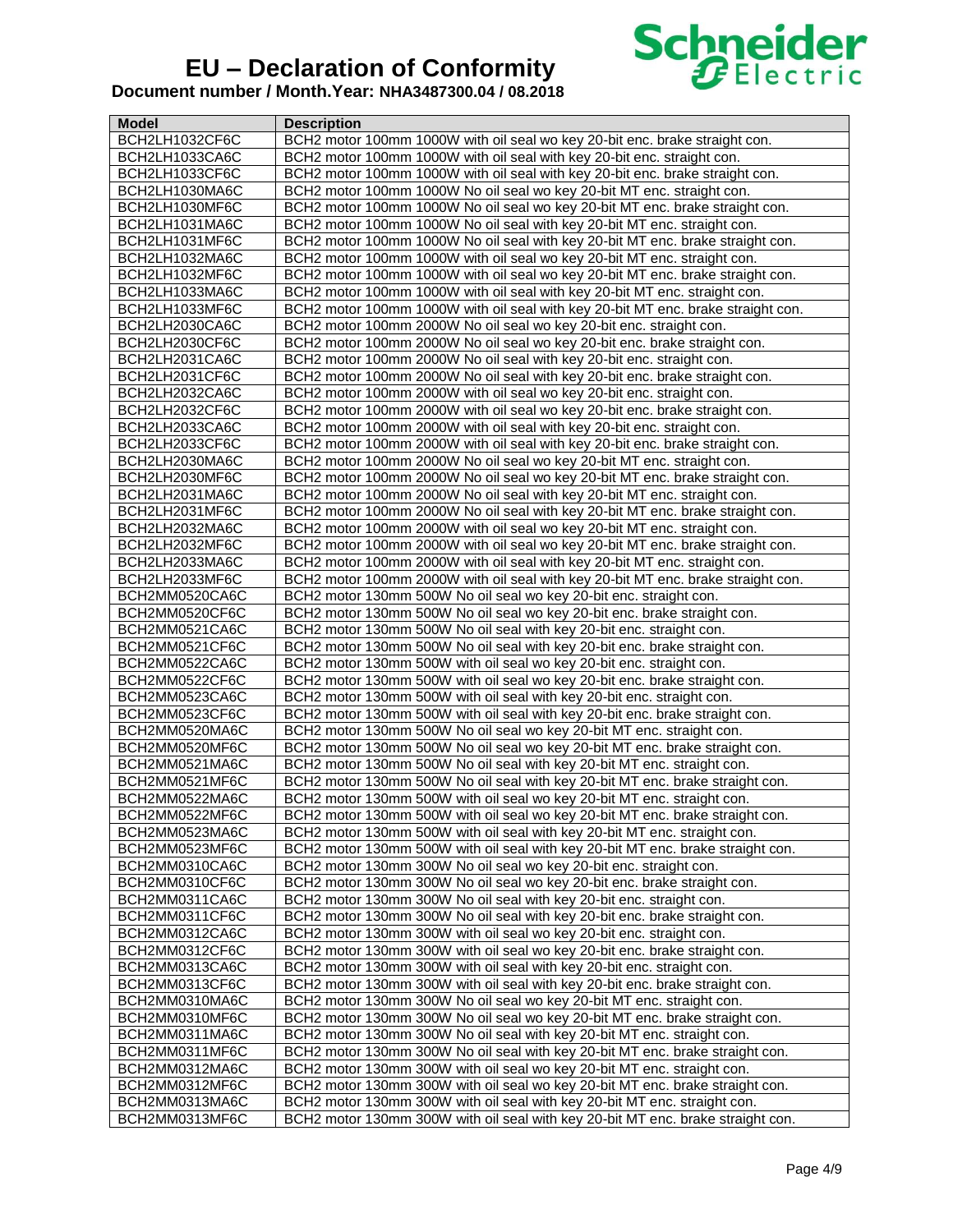

| <b>Model</b>   | <b>Description</b>                                                               |
|----------------|----------------------------------------------------------------------------------|
| BCH2MM1020CA6C | BCH2 motor 130mm 1000W No oil seal wo key 20-bit enc. straight con.              |
| BCH2MM1020CF6C | BCH2 motor 130mm 1000W No oil seal wo key 20-bit enc. brake straight con.        |
| BCH2MM1021CA6C | BCH2 motor 130mm 1000W No oil seal with key 20-bit enc. straight con.            |
| BCH2MM1021CF6C | BCH2 motor 130mm 1000W No oil seal with key 20-bit enc. brake straight con.      |
| BCH2MM1022CA6C | BCH2 motor 130mm 1000W with oil seal wo key 20-bit enc. straight con.            |
| BCH2MM1022CF6C | BCH2 motor 130mm 1000W with oil seal wo key 20-bit enc. brake straight con.      |
| BCH2MM1023CA6C | BCH2 motor 130mm 1000W with oil seal with key 20-bit enc. straight con.          |
| BCH2MM1023CF6C | BCH2 motor 130mm 1000W with oil seal with key 20-bit enc. brake straight con.    |
| BCH2MM1020MA6C | BCH2 motor 130mm 1000W No oil seal wo key 20-bit MT enc. straight con.           |
| BCH2MM1020MF6C | BCH2 motor 130mm 1000W No oil seal wo key 20-bit MT enc. brake straight con.     |
| BCH2MM1021MA6C | BCH2 motor 130mm 1000W No oil seal with key 20-bit MT enc. straight con.         |
| BCH2MM1021MF6C | BCH2 motor 130mm 1000W No oil seal with key 20-bit MT enc. brake straight con.   |
| BCH2MM1022MA6C | BCH2 motor 130mm 1000W with oil seal wo key 20-bit MT enc. straight con.         |
| BCH2MM1022MF6C | BCH2 motor 130mm 1000W with oil seal wo key 20-bit MT enc. brake straight con.   |
|                |                                                                                  |
| BCH2MM1023MA6C | BCH2 motor 130mm 1000W with oil seal with key 20-bit MT enc. straight con.       |
| BCH2MM1023MF6C | BCH2 motor 130mm 1000W with oil seal with key 20-bit MT enc. brake straight con. |
| BCH2HM1020CA6C | BCH2 motor 130mm 1000W No oil seal wo key 20-bit enc. straight con.              |
| BCH2HM1020CF6C | BCH2 motor 130mm 1000W No oil seal wo key 20-bit enc. brake straight con.        |
| BCH2HM1021CA6C | BCH2 motor 130mm 1000W No oil seal with key 20-bit enc. straight con.            |
| BCH2HM1021CF6C | BCH2 motor 130mm 1000W No oil seal with key 20-bit enc. brake straight con.      |
| BCH2HM1022CA6C | BCH2 motor 130mm 1000W with oil seal wo key 20-bit enc. straight con.            |
| BCH2HM1022CF6C | BCH2 motor 130mm 1000W with oil seal wo key 20-bit enc. brake straight con.      |
| BCH2HM1023CA6C | BCH2 motor 130mm 1000W with oil seal with key 20-bit enc. straight con.          |
| BCH2HM1023CF6C | BCH2 motor 130mm 1000W with oil seal with key 20-bit enc. brake straight con.    |
| BCH2HM1020MA6C | BCH2 motor 130mm 1000W No oil seal wo key 20-bit MT enc. straight con.           |
| BCH2HM1020MF6C | BCH2 motor 130mm 1000W No oil seal wo key 20-bit MT enc. brake straight con.     |
| BCH2HM1021MA6C | BCH2 motor 130mm 1000W No oil seal with key 20-bit MT enc. straight con.         |
| BCH2HM1021MF6C | BCH2 motor 130mm 1000W No oil seal with key 20-bit MT enc. brake straight con.   |
| BCH2HM1022MA6C | BCH2 motor 130mm 1000W with oil seal wo key 20-bit MT enc. straight con.         |
| BCH2HM1022MF6C | BCH2 motor 130mm 1000W with oil seal wo key 20-bit MT enc. brake straight con.   |
| BCH2HM1023MA6C | BCH2 motor 130mm 1000W with oil seal with key 20-bit MT enc. straight con.       |
| BCH2HM1023MF6C | BCH2 motor 130mm 1000W with oil seal with key 20-bit MT enc. brake straight con. |
| BCH2MM0810CA6C | BCH2 motor 130mm 850W No oil seal wo key 20-bit enc. straight con.               |
| BCH2MM0810CF6C | BCH2 motor 130mm 850W No oil seal wo key 20-bit enc. brake straight con.         |
| BCH2MM0811CA6C | BCH2 motor 130mm 850W No oil seal with key 20-bit enc. straight con.             |
| BCH2MM0811CF6C | BCH2 motor 130mm 850W No oil seal with key 20-bit enc. brake straight con.       |
| BCH2MM0812CA6C | BCH2 motor 130mm 850W with oil seal wo key 20-bit enc. straight con.             |
| BCH2MM0812CF6C | BCH2 motor 130mm 850W with oil seal wo key 20-bit enc. brake straight con.       |
| BCH2MM0813CA6C | BCH2 motor 130mm 850W with oil seal with key 20-bit enc. straight con.           |
| BCH2MM0813CF6C | BCH2 motor 130mm 850W with oil seal with key 20-bit enc. brake straight con.     |
| BCH2MM0810MA6C | BCH2 motor 130mm 850W No oil seal wo key 20-bit MT enc. straight con.            |
| BCH2MM0810MF6C | BCH2 motor 130mm 850W No oil seal wo key 20-bit MT enc. brake straight con.      |
| BCH2MM0811MA6C | BCH2 motor 130mm 850W No oil seal with key 20-bit MT enc. straight con.          |
| BCH2MM0811MF6C | BCH2 motor 130mm 850W No oil seal with key 20-bit MT enc. brake straight con.    |
| BCH2MM0812MA6C | BCH2 motor 130mm 850W with oil seal wo key 20-bit MT enc. straight con.          |
| BCH2MM0812MF6C | BCH2 motor 130mm 850W with oil seal wo key 20-bit MT enc. brake straight con.    |
| BCH2MM0813MA6C | BCH2 motor 130mm 850W with oil seal with key 20-bit MT enc. straight con.        |
| BCH2MM0813MF6C | BCH2 motor 130mm 850W with oil seal with key 20-bit MT enc. brake straight con.  |
| BCH2MM0610CA6C | BCH2 motor 130mm 600W No oil seal wo key 20-bit enc. straight con.               |
| BCH2MM0610CF6C | BCH2 motor 130mm 600W No oil seal wo key 20-bit enc. brake straight con.         |
| BCH2MM0611CA6C | BCH2 motor 130mm 600W No oil seal with key 20-bit enc. straight con.             |
| BCH2MM0611CF6C | BCH2 motor 130mm 600W No oil seal with key 20-bit enc. brake straight con.       |
| BCH2MM0612CA6C | BCH2 motor 130mm 600W with oil seal wo key 20-bit enc. straight con.             |
| BCH2MM0612CF6C | BCH2 motor 130mm 600W with oil seal wo key 20-bit enc. brake straight con.       |
| BCH2MM0613CA6C | BCH2 motor 130mm 600W with oil seal with key 20-bit enc. straight con.           |
| BCH2MM0613CF6C | BCH2 motor 130mm 600W with oil seal with key 20-bit enc. brake straight con.     |
| BCH2MM0610MA6C | BCH2 motor 130mm 600W No oil seal wo key 20-bit MT enc. straight con.            |
| BCH2MM0610MF6C | BCH2 motor 130mm 600W No oil seal wo key 20-bit MT enc. brake straight con.      |
| BCH2MM0611MA6C | BCH2 motor 130mm 600W No oil seal with key 20-bit MT enc. straight con.          |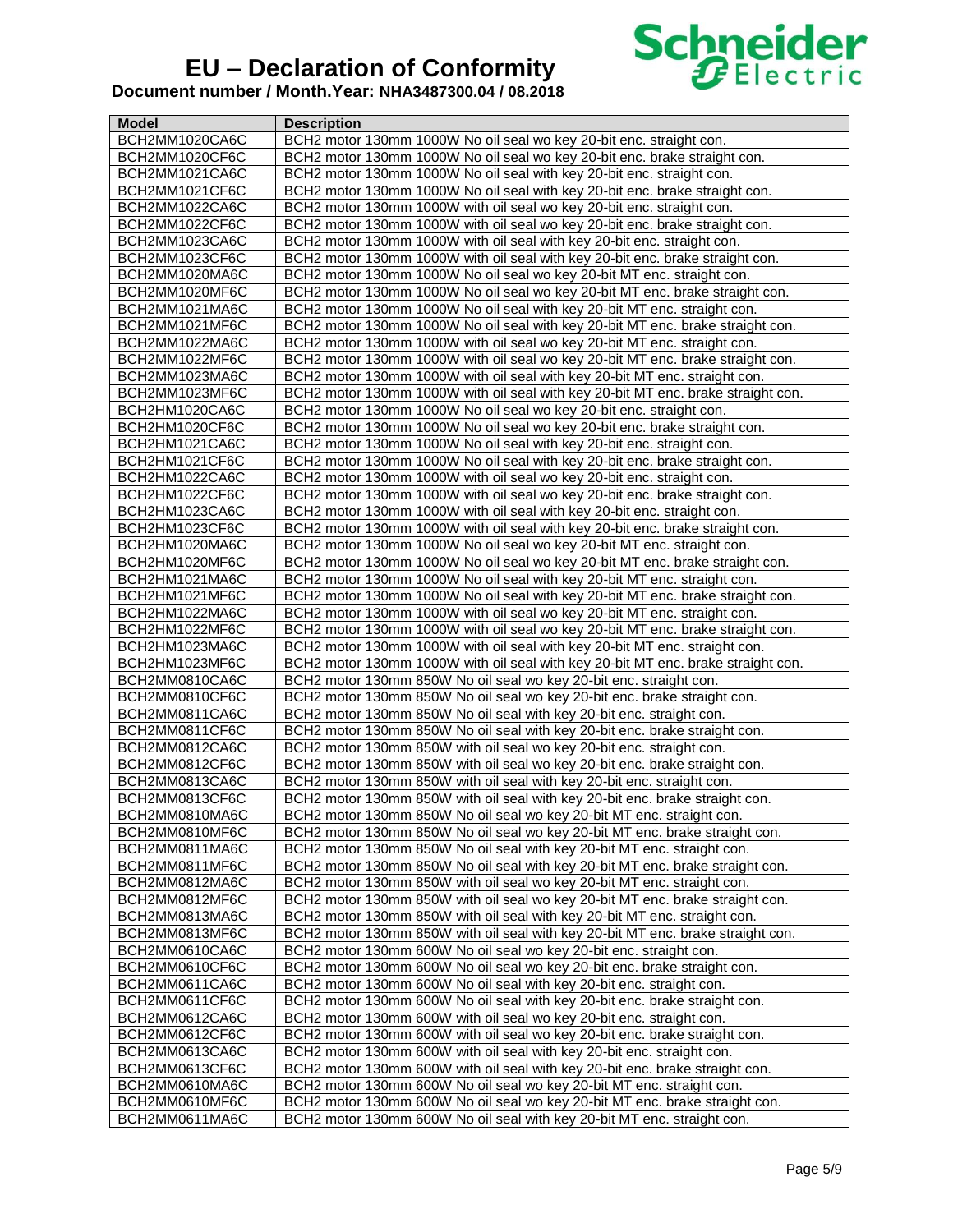

| Model                            | <b>Description</b>                                                                                                                                         |
|----------------------------------|------------------------------------------------------------------------------------------------------------------------------------------------------------|
| BCH2MM0611MF6C                   | BCH2 motor 130mm 600W No oil seal with key 20-bit MT enc. brake straight con.                                                                              |
| BCH2MM0612MA6C                   | BCH2 motor 130mm 600W with oil seal wo key 20-bit MT enc. straight con.                                                                                    |
| BCH2MM0612MF6C                   | BCH2 motor 130mm 600W with oil seal wo key 20-bit MT enc. brake straight con.                                                                              |
| BCH2MM0613MA6C                   | BCH2 motor 130mm 600W with oil seal with key 20-bit MT enc. straight con.                                                                                  |
| BCH2MM0613MF6C                   | BCH2 motor 130mm 600W with oil seal with key 20-bit MT enc. brake straight con.                                                                            |
| BCH2MM0910CA6C                   | BCH2 motor 130mm 900W No oil seal wo key 20-bit enc. straight con.                                                                                         |
| BCH2MM0910CF6C                   | BCH2 motor 130mm 900W No oil seal wo key 20-bit enc. brake straight con.                                                                                   |
| BCH2MM0911CA6C                   | BCH2 motor 130mm 900W No oil seal with key 20-bit enc. straight con.                                                                                       |
| BCH2MM0911CF6C                   | BCH2 motor 130mm 900W No oil seal with key 20-bit enc. brake straight con.                                                                                 |
| BCH2MM0912CA6C                   | BCH2 motor 130mm 900W with oil seal wo key 20-bit enc. straight con.                                                                                       |
| BCH2MM0912CF6C                   | BCH2 motor 130mm 900W with oil seal wo key 20-bit enc. brake straight con.                                                                                 |
| BCH2MM0913CA6C                   | BCH2 motor 130mm 900W with oil seal with key 20-bit enc. straight con.                                                                                     |
| BCH2MM0913CF6C                   | BCH2 motor 130mm 900W with oil seal with key 20-bit enc. brake straight con.                                                                               |
| BCH2MM0910MA6C                   | BCH2 motor 130mm 900W No oil seal wo key 20-bit MT enc. straight con.                                                                                      |
| BCH2MM0910MF6C                   | BCH2 motor 130mm 900W No oil seal wo key 20-bit MT enc. brake straight con.                                                                                |
| BCH2MM0911MA6C                   | BCH2 motor 130mm 900W No oil seal with key 20-bit MT enc. straight con.                                                                                    |
| BCH2MM0911MF6C                   | BCH2 motor 130mm 900W No oil seal with key 20-bit MT enc. brake straight con.                                                                              |
| BCH2MM0912MA6C                   | BCH2 motor 130mm 900W with oil seal wo key 20-bit MT enc. straight con.                                                                                    |
| BCH2MM0912MF6C                   | BCH2 motor 130mm 900W with oil seal wo key 20-bit MT enc. brake straight con.                                                                              |
| BCH2MM0913MA6C                   | BCH2 motor 130mm 900W with oil seal with key 20-bit MT enc. straight con.                                                                                  |
| BCH2MM0913MF6C                   | BCH2 motor 130mm 900W with oil seal with key 20-bit MT enc. brake straight con.                                                                            |
| BCH2MM1520CA6C                   | BCH2 motor 130mm 1500W No oil seal wo key 20-bit enc. straight con.                                                                                        |
| BCH2MM1520CF6C                   | BCH2 motor 130mm 1500W No oil seal wo key 20-bit enc. brake straight con.                                                                                  |
| BCH2MM1521CA6C                   |                                                                                                                                                            |
|                                  | BCH2 motor 130mm 1500W No oil seal with key 20-bit enc. straight con.<br>BCH2 motor 130mm 1500W No oil seal with key 20-bit enc. brake straight con.       |
| BCH2MM1521CF6C<br>BCH2MM1522CA6C |                                                                                                                                                            |
|                                  | BCH2 motor 130mm 1500W with oil seal wo key 20-bit enc. straight con.                                                                                      |
| BCH2MM1522CF6C                   | BCH2 motor 130mm 1500W with oil seal wo key 20-bit enc. brake straight con.                                                                                |
| BCH2MM1523CA6C                   | BCH2 motor 130mm 1500W with oil seal with key 20-bit enc. straight con.                                                                                    |
| BCH2MM1523CF6C                   | BCH2 motor 130mm 1500W with oil seal with key 20-bit enc. brake straight con.                                                                              |
| BCH2MM1520MA6C                   | BCH2 motor 130mm 1500W No oil seal wo key 20-bit MT enc. straight con.                                                                                     |
| BCH2MM1520MF6C                   | BCH2 motor 130mm 1500W No oil seal wo key 20-bit MT enc. brake straight con.                                                                               |
| BCH2MM1521MA6C                   | BCH2 motor 130mm 1500W No oil seal with key 20-bit MT enc. straight con.                                                                                   |
| BCH2MM1521MF6C<br>BCH2MM1522MA6C | BCH2 motor 130mm 1500W No oil seal with key 20-bit MT enc. brake straight con.<br>BCH2 motor 130mm 1500W with oil seal wo key 20-bit MT enc. straight con. |
|                                  | BCH2 motor 130mm 1500W with oil seal wo key 20-bit MT enc. brake straight con.                                                                             |
| BCH2MM1522MF6C<br>BCH2MM1523MA6C | BCH2 motor 130mm 1500W with oil seal with key 20-bit MT enc. straight con.                                                                                 |
| BCH2MM1523MF6C                   | BCH2 motor 130mm 1500W with oil seal with key 20-bit MT enc. brake straight con.                                                                           |
| BCH2MM2020CA6C                   | BCH2 motor 130mm 2000W No oil seal wo key 20-bit enc. straight con.                                                                                        |
| BCH2MM2020CF6C                   | BCH2 motor 130mm 2000W No oil seal wo key 20-bit enc. brake straight con.                                                                                  |
|                                  | BCH2 motor 130mm 2000W No oil seal with key 20-bit enc. straight con.                                                                                      |
| BCH2MM2021CA6C<br>BCH2MM2021CF6C | BCH2 motor 130mm 2000W No oil seal with key 20-bit enc. brake straight con.                                                                                |
| BCH2MM2022CA6C                   |                                                                                                                                                            |
|                                  | BCH2 motor 130mm 2000W with oil seal wo key 20-bit enc. straight con.                                                                                      |
| BCH2MM2022CF6C                   | BCH2 motor 130mm 2000W with oil seal wo key 20-bit enc. brake straight con.<br>BCH2 motor 130mm 2000W with oil seal with key 20-bit enc. straight con.     |
| BCH2MM2023CA6C<br>BCH2MM2023CF6C | BCH2 motor 130mm 2000W with oil seal with key 20-bit enc. brake straight con.                                                                              |
|                                  |                                                                                                                                                            |
| BCH2MM2020MA6C                   | BCH2 motor 130mm 2000W No oil seal wo key 20-bit MT enc. straight con.                                                                                     |
| BCH2MM2020MF6C                   | BCH2 motor 130mm 2000W No oil seal wo key 20-bit MT enc. brake straight con.                                                                               |
| BCH2MM2021MA6C                   | BCH2 motor 130mm 2000W No oil seal with key 20-bit MT enc. straight con.                                                                                   |
| BCH2MM2021MF6C                   | BCH2 motor 130mm 2000W No oil seal with key 20-bit MT enc. brake straight con.                                                                             |
| BCH2MM2022MA6C                   | BCH2 motor 130mm 2000W with oil seal wo key 20-bit MT enc. straight con.                                                                                   |
| BCH2MM2022MF6C                   | BCH2 motor 130mm 2000W with oil seal wo key 20-bit MT enc. brake straight con.                                                                             |
| BCH2MM2023MA6C                   | BCH2 motor 130mm 2000W with oil seal with key 20-bit MT enc. straight con.                                                                                 |
| BCH2MM2023MF6C                   | BCH2 motor 130mm 2000W with oil seal with key 20-bit MT enc. brake straight con.                                                                           |
| BCH2MR2020CA6C                   | BCH2 motor 180mm 2000W No oil seal wo key 20-bit enc. straight con.                                                                                        |
| BCH2MR2020CF6C                   | BCH2 motor 180mm 2000W No oil seal wo key 20-bit enc. brake straight con.                                                                                  |
| BCH2MR2021CA6C                   | BCH2 motor 180mm 2000W No oil seal with key 20-bit enc. straight con.                                                                                      |
| BCH2MR2021CF6C                   | BCH2 motor 180mm 2000W No oil seal with key 20-bit enc. brake straight con.                                                                                |
| BCH2MR2022CA6C                   | BCH2 motor 180mm 2000W with oil seal wo key 20-bit enc. straight con.                                                                                      |
| BCH2MR2022CF6C                   | BCH2 motor 180mm 2000W with oil seal wo key 20-bit enc. brake straight con.                                                                                |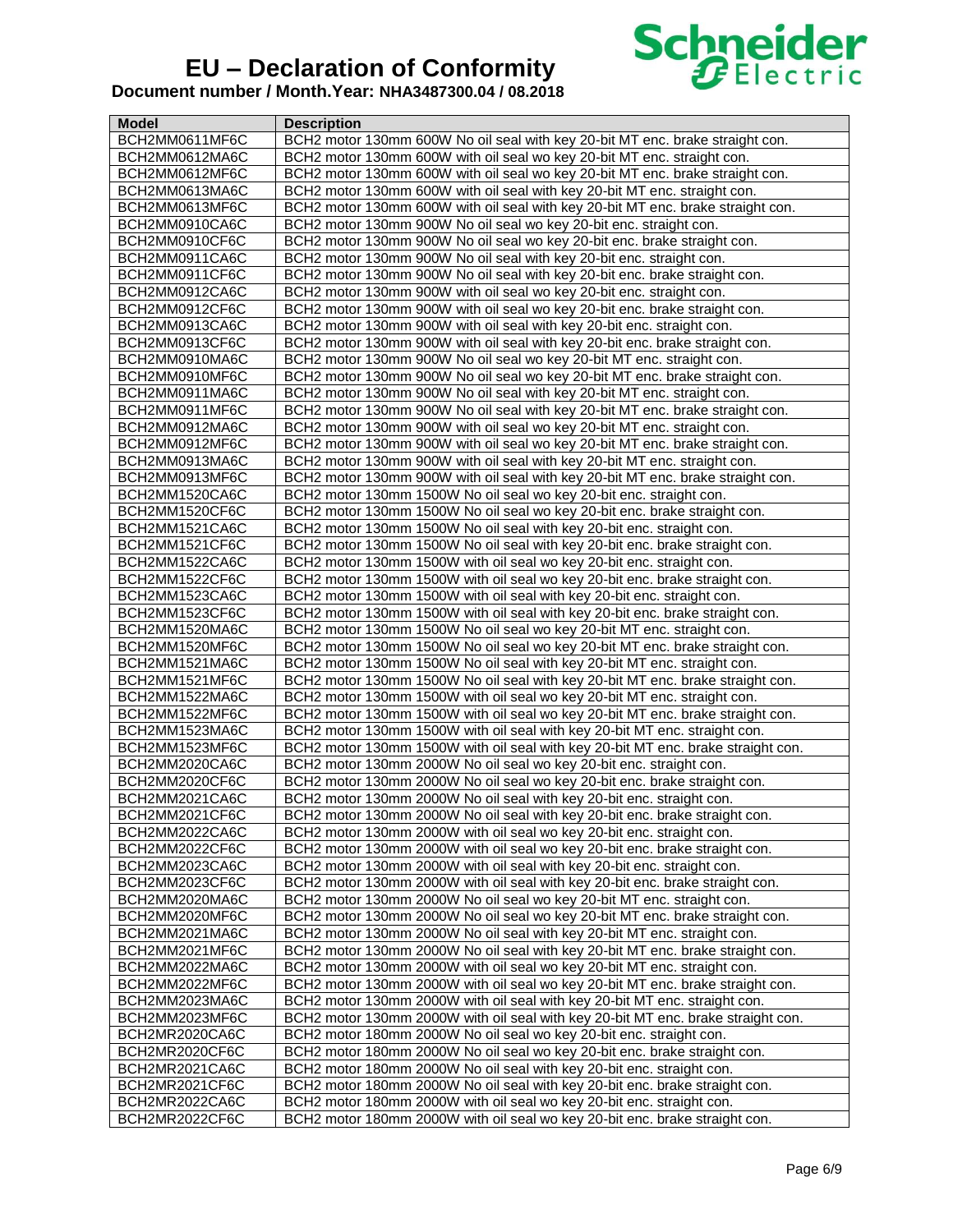

| <b>Model</b>   | <b>Description</b>                                                               |
|----------------|----------------------------------------------------------------------------------|
| BCH2MR2023CA6C | BCH2 motor 180mm 2000W with oil seal with key 20-bit enc. straight con.          |
| BCH2MR2023CF6C | BCH2 motor 180mm 2000W with oil seal with key 20-bit enc. brake straight con.    |
| BCH2MR2020MA6C | BCH2 motor 180mm 2000W No oil seal wo key 20-bit MT enc. straight con.           |
| BCH2MR2020MF6C | BCH2 motor 180mm 2000W No oil seal wo key 20-bit MT enc. brake straight con.     |
| BCH2MR2021MA6C | BCH2 motor 180mm 2000W No oil seal with key 20-bit MT enc. straight con.         |
| BCH2MR2021MF6C | BCH2 motor 180mm 2000W No oil seal with key 20-bit MT enc. brake straight con.   |
| BCH2MR2022MA6C | BCH2 motor 180mm 2000W with oil seal wo key 20-bit MT enc. straight con.         |
| BCH2MR2022MF6C | BCH2 motor 180mm 2000W with oil seal wo key 20-bit MT enc. brake straight con.   |
| BCH2MR2023MA6C | BCH2 motor 180mm 2000W with oil seal with key 20-bit MT enc. straight con.       |
| BCH2MR2023MF6C | BCH2 motor 180mm 2000W with oil seal with key 20-bit MT enc. brake straight con. |
| BCH2HR2020CA6C | BCH2 motor 180mm 2000W No oil seal wo key 20-bit enc. straight con.              |
| BCH2HR2020CF6C | BCH2 motor 180mm 2000W No oil seal wo key 20-bit enc. brake straight con.        |
| BCH2HR2021CA6C | BCH2 motor 180mm 2000W No oil seal with key 20-bit enc. straight con.            |
| BCH2HR2021CF6C | BCH2 motor 180mm 2000W No oil seal with key 20-bit enc. brake straight con.      |
| BCH2HR2022CA6C | BCH2 motor 180mm 2000W with oil seal wo key 20-bit enc. straight con.            |
| BCH2HR2022CF6C | BCH2 motor 180mm 2000W with oil seal wo key 20-bit enc. brake straight con.      |
| BCH2HR2023CA6C | BCH2 motor 180mm 2000W with oil seal with key 20-bit enc. straight con.          |
| BCH2HR2023CF6C | BCH2 motor 180mm 2000W with oil seal with key 20-bit enc. brake straight con.    |
| BCH2HR2020MA6C | BCH2 motor 180mm 2000W No oil seal wo key 20-bit MT enc. straight con.           |
| BCH2HR2020MF6C | BCH2 motor 180mm 2000W No oil seal wo key 20-bit MT enc. brake straight con.     |
| BCH2HR2021MA6C | BCH2 motor 180mm 2000W No oil seal with key 20-bit MT enc. straight con.         |
| BCH2HR2021MF6C | BCH2 motor 180mm 2000W No oil seal with key 20-bit MT enc. brake straight con.   |
| BCH2HR2022MA6C | BCH2 motor 180mm 2000W with oil seal wo key 20-bit MT enc. straight con.         |
| BCH2HR2022MF6C | BCH2 motor 180mm 2000W with oil seal wo key 20-bit MT enc. brake straight con.   |
| BCH2HR2023MA6C | BCH2 motor 180mm 2000W with oil seal with key 20-bit MT enc. straight con.       |
| BCH2HR2023MF6C | BCH2 motor 180mm 2000W with oil seal with key 20-bit MT enc. brake straight con. |
| BCH2MR3020CA6C | BCH2 motor 180mm 3000W No oil seal wo key 20-bit enc. straight con.              |
| BCH2MR3020CF6C | BCH2 motor 180mm 3000W No oil seal wo key 20-bit enc. brake straight con.        |
| BCH2MR3021CA6C | BCH2 motor 180mm 3000W No oil seal with key 20-bit enc. straight con.            |
| BCH2MR3021CF6C | BCH2 motor 180mm 3000W No oil seal with key 20-bit enc. brake straight con.      |
| BCH2MR3022CA6C | BCH2 motor 180mm 3000W with oil seal wo key 20-bit enc. straight con.            |
| BCH2MR3022CF6C | BCH2 motor 180mm 3000W with oil seal wo key 20-bit enc. brake straight con.      |
| BCH2MR3023CA6C | BCH2 motor 180mm 3000W with oil seal with key 20-bit enc. straight con.          |
| BCH2MR3023CF6C | BCH2 motor 180mm 3000W with oil seal with key 20-bit enc. brake straight con.    |
| BCH2MR3020MA6C | BCH2 motor 180mm 3000W No oil seal wo key 20-bit MT enc. straight con.           |
| BCH2MR3020MF6C | BCH2 motor 180mm 3000W No oil seal wo key 20-bit MT enc. brake straight con.     |
| BCH2MR3021MA6C | BCH2 motor 180mm 3000W No oil seal with key 20-bit MT enc. straight con.         |
| BCH2MR3021MF6C | BCH2 motor 180mm 3000W No oil seal with key 20-bit MT enc. brake straight con.   |
| BCH2MR3022MA6C | BCH2 motor 180mm 3000W with oil seal wo key 20-bit MT enc. straight con.         |
| BCH2MR3022MF6C | BCH2 motor 180mm 3000W with oil seal wo key 20-bit MT enc. brake straight con.   |
| BCH2MR3023MA6C | BCH2 motor 180mm 3000W with oil seal with key 20-bit MT enc. straight con.       |
| BCH2MR3023MF6C | BCH2 motor 180mm 3000W with oil seal with key 20-bit MT enc. brake straight con. |
| BCH2MR3010CA6C | BCH2 motor 180mm 3000W No oil seal wo key 20-bit enc. straight con.              |
| BCH2MR3010CF6C | BCH2 motor 180mm 3000W No oil seal wo key 20-bit enc. brake straight con.        |
| BCH2MR3011CA6C | BCH2 motor 180mm 3000W No oil seal with key 20-bit enc. straight con.            |
| BCH2MR3011CF6C | BCH2 motor 180mm 3000W No oil seal with key 20-bit enc. brake straight con.      |
| BCH2MR3012CA6C | BCH2 motor 180mm 3000W with oil seal wo key 20-bit enc. straight con.            |
| BCH2MR3012CF6C | BCH2 motor 180mm 3000W with oil seal wo key 20-bit enc. brake straight con.      |
| BCH2MR3013CA6C | BCH2 motor 180mm 3000W with oil seal with key 20-bit enc. straight con.          |
| BCH2MR3013CF6C | BCH2 motor 180mm 3000W with oil seal with key 20-bit enc. brake straight con.    |
| BCH2MR3010MA6C | BCH2 motor 180mm 3000W No oil seal wo key 20-bit MT enc. straight con.           |
| BCH2MR3010MF6C | BCH2 motor 180mm 3000W No oil seal wo key 20-bit MT enc. brake straight con.     |
| BCH2MR3011MA6C | BCH2 motor 180mm 3000W No oil seal with key 20-bit MT enc. straight con.         |
| BCH2MR3011MF6C | BCH2 motor 180mm 3000W No oil seal with key 20-bit MT enc. brake straight con.   |
| BCH2MR3012MA6C | BCH2 motor 180mm 3000W with oil seal wo key 20-bit MT enc. straight con.         |
| BCH2MR3012MF6C | BCH2 motor 180mm 3000W with oil seal wo key 20-bit MT enc. brake straight con.   |
| BCH2MR3013MA6C | BCH2 motor 180mm 3000W with oil seal with key 20-bit MT enc. straight con.       |
| BCH2MR3013MF6C | BCH2 motor 180mm 3000W with oil seal with key 20-bit MT enc. brake straight con. |
| BCH2MR3520CA6C | BCH2 motor 180mm 3500W No oil seal wo key 20-bit enc. straight con.              |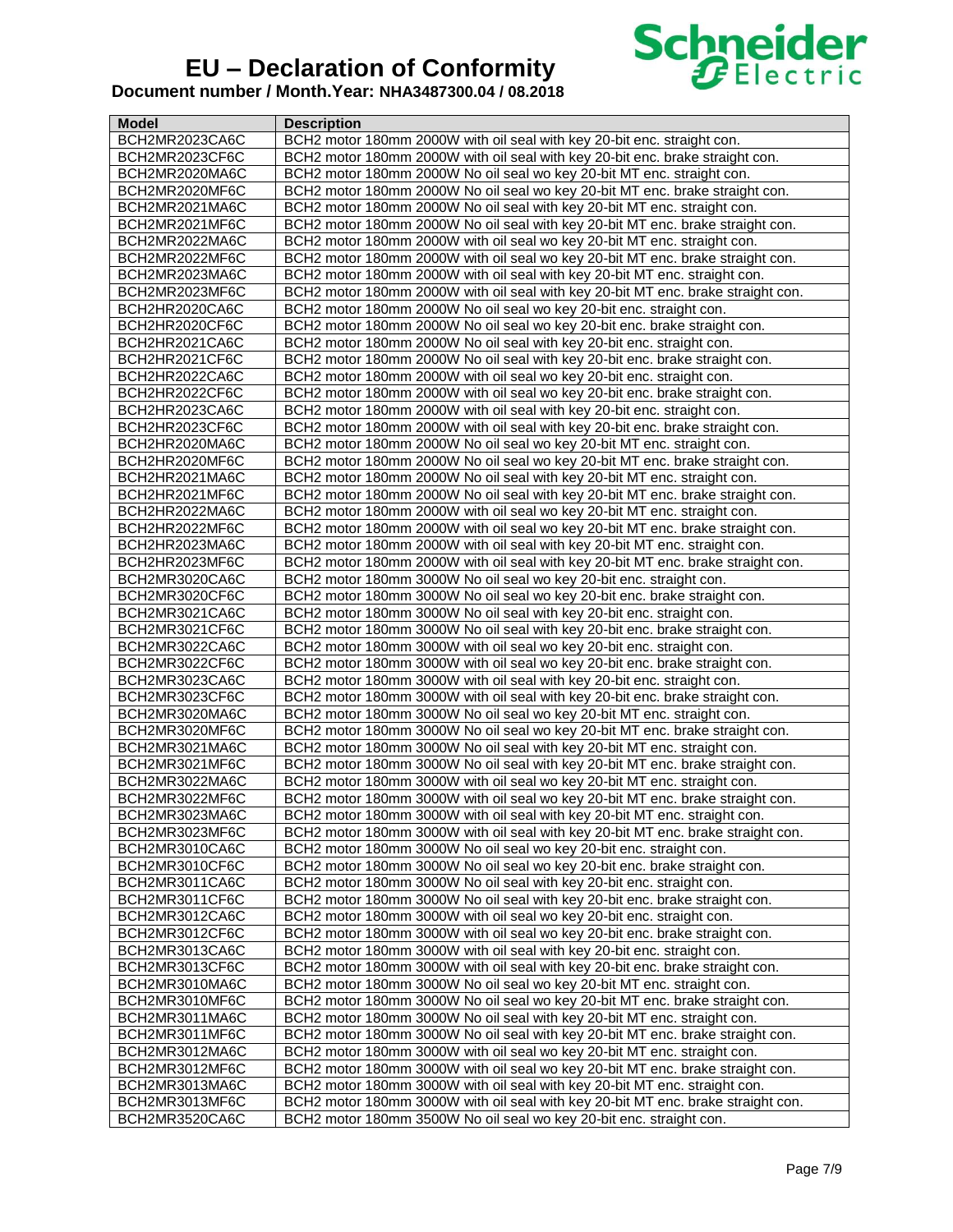

| Model          | <b>Description</b>                                                               |
|----------------|----------------------------------------------------------------------------------|
| BCH2MR3520CF6C | BCH2 motor 180mm 3500W No oil seal wo key 20-bit enc. brake straight con.        |
| BCH2MR3521CA6C | BCH2 motor 180mm 3500W No oil seal with key 20-bit enc. straight con.            |
| BCH2MR3521CF6C | BCH2 motor 180mm 3500W No oil seal with key 20-bit enc. brake straight con.      |
| BCH2MR3522CA6C | BCH2 motor 180mm 3500W with oil seal wo key 20-bit enc. straight con.            |
| BCH2MR3522CF6C | BCH2 motor 180mm 3500W with oil seal wo key 20-bit enc. brake straight con.      |
| BCH2MR3523CA6C | BCH2 motor 180mm 3500W with oil seal with key 20-bit enc. straight con.          |
| BCH2MR3523CF6C | BCH2 motor 180mm 3500W with oil seal with key 20-bit enc. brake straight con.    |
| BCH2MR3520MA6C | BCH2 motor 180mm 3500W No oil seal wo key 20-bit MT enc. straight con.           |
| BCH2MR3520MF6C | BCH2 motor 180mm 3500W No oil seal wo key 20-bit MT enc. brake straight con.     |
| BCH2MR3521MA6C | BCH2 motor 180mm 3500W No oil seal with key 20-bit MT enc. straight con.         |
| BCH2MR3521MF6C | BCH2 motor 180mm 3500W No oil seal with key 20-bit MT enc. brake straight con.   |
| BCH2MR3522MA6C | BCH2 motor 180mm 3500W with oil seal wo key 20-bit MT enc. straight con.         |
| BCH2MR3522MF6C | BCH2 motor 180mm 3500W with oil seal wo key 20-bit MT enc. brake straight con.   |
| BCH2MR3523MA6C | BCH2 motor 180mm 3500W with oil seal with key 20-bit MT enc. straight con.       |
| BCH2MR3523MF6C | BCH2 motor 180mm 3500W with oil seal with key 20-bit MT enc. brake straight con. |
| BCH2MR4510CA6C | BCH2 motor 180mm 4500W No oil seal wo key 20-bit enc. straight con.              |
| BCH2MR4510CF6C | BCH2 motor 180mm 4500W No oil seal wo key 20-bit enc. brake straight con.        |
|                | BCH2 motor 180mm 4500W No oil seal with key 20-bit enc. straight con.            |
| BCH2MR4511CA6C |                                                                                  |
| BCH2MR4511CF6C | BCH2 motor 180mm 4500W No oil seal with key 20-bit enc. brake straight con.      |
| BCH2MR4512CA6C | BCH2 motor 180mm 4500W with oil seal wo key 20-bit enc. straight con.            |
| BCH2MR4512CF6C | BCH2 motor 180mm 4500W with oil seal wo key 20-bit enc. brake straight con.      |
| BCH2MR4513CA6C | BCH2 motor 180mm 4500W with oil seal with key 20-bit enc. straight con.          |
| BCH2MR4513CF6C | BCH2 motor 180mm 4500W with oil seal with key 20-bit enc. brake straight con.    |
| BCH2MR4510MA6C | BCH2 motor 180mm 4500W No oil seal wo key 20-bit MT enc. straight con.           |
| BCH2MR4510MF6C | BCH2 motor 180mm 4500W No oil seal wo key 20-bit MT enc. brake straight con.     |
| BCH2MR4511MA6C | BCH2 motor 180mm 4500W No oil seal with key 20-bit MT enc. straight con.         |
| BCH2MR4511MF6C | BCH2 motor 180mm 4500W No oil seal with key 20-bit MT enc. brake straight con.   |
| BCH2MR4512MA6C | BCH2 motor 180mm 4500W with oil seal wo key 20-bit MT enc. straight con.         |
| BCH2MR4512MF6C | BCH2 motor 180mm 4500W with oil seal wo key 20-bit MT enc. brake straight con.   |
| BCH2MR4513MA6C | BCH2 motor 180mm 4500W with oil seal with key 20-bit MT enc. straight con.       |
| BCH2MR4513MF6C | BCH2 motor 180mm 4500W with oil seal with key 20-bit MT enc. brake straight con. |
| BCH2MR5510CA6C | BCH2 motor 180mm 5500W No oil seal wo key 20-bit enc. straight con.              |
| BCH2MR5510CF6C | BCH2 motor 180mm 5500W No oil seal wo key 20-bit enc. brake straight con.        |
| BCH2MR5511CA6C | BCH2 motor 180mm 5500W No oil seal with key 20-bit enc. straight con.            |
| BCH2MR5511CF6C | BCH2 motor 180mm 5500W No oil seal with key 20-bit enc. brake straight con.      |
| BCH2MR5512CA6C | BCH2 motor 180mm 5500W with oil seal wo key 20-bit enc. straight con.            |
| BCH2MR5512CF6C | BCH2 motor 180mm 5500W with oil seal wo key 20-bit enc. brake straight con.      |
| BCH2MR5513CA6C | BCH2 motor 180mm 5500W with oil seal with key 20-bit enc. straight con.          |
| BCH2MR5513CF6C | BCH2 motor 180mm 5500W with oil seal with key 20-bit enc. brake straight con.    |
| BCH2MR5510MA6C | BCH2 motor 180mm 5500W No oil seal wo key 20-bit MT enc. straight con.           |
| BCH2MR5510MF6C | BCH2 motor 180mm 5500W No oil seal wo key 20-bit MT enc. brake straight con.     |
| BCH2MR5511MA6C | BCH2 motor 180mm 5500W No oil seal with key 20-bit MT enc. straight con.         |
| BCH2MR5511MF6C | BCH2 motor 180mm 5500W No oil seal with key 20-bit MT enc. brake straight con.   |
| BCH2MR5512MA6C | BCH2 motor 180mm 5500W with oil seal wo key 20-bit MT enc. straight con.         |
| BCH2MR5512MF6C | BCH2 motor 180mm 5500W with oil seal wo key 20-bit MT enc. brake straight con.   |
| BCH2MR5513MA6C | BCH2 motor 180mm 5500W with oil seal with key 20-bit MT enc. straight con.       |
| BCH2MR5513MF6C | BCH2 motor 180mm 5500W with oil seal with key 20-bit MT enc. brake straight con. |
| BCH2MR7510CA6C | BCH2 motor 180mm 7500W No oil seal wo key 20-bit enc. straight con.              |
| BCH2MR7510CF6C | BCH2 motor 180mm 7500W No oil seal wo key 20-bit enc. brake straight con.        |
| BCH2MR7511CA6C | BCH2 motor 180mm 7500W No oil seal with key 20-bit enc. straight con.            |
| BCH2MR7511CF6C | BCH2 motor 180mm 7500W No oil seal with key 20-bit enc. brake straight con.      |
| BCH2MR7512CA6C | BCH2 motor 180mm 7500W with oil seal wo key 20-bit enc. straight con.            |
| BCH2MR7512CF6C | BCH2 motor 180mm 7500W with oil seal wo key 20-bit enc. brake straight con.      |
| BCH2MR7513CA6C | BCH2 motor 180mm 7500W with oil seal with key 20-bit enc. straight con.          |
| BCH2MR7513CF6C | BCH2 motor 180mm 7500W with oil seal with key 20-bit enc. brake straight con.    |
| BCH2MR7510MA6C | BCH2 motor 180mm 7500W No oil seal wo key 20-bit MT enc. straight con.           |
| BCH2MR7510MF6C | BCH2 motor 180mm 7500W No oil seal wo key 20-bit MT enc. brake straight con.     |
| BCH2MR7511MA6C | BCH2 motor 180mm 7500W No oil seal with key 20-bit MT enc. straight con.         |
| BCH2MR7511MF6C | BCH2 motor 180mm 7500W No oil seal with key 20-bit MT enc. brake straight con.   |